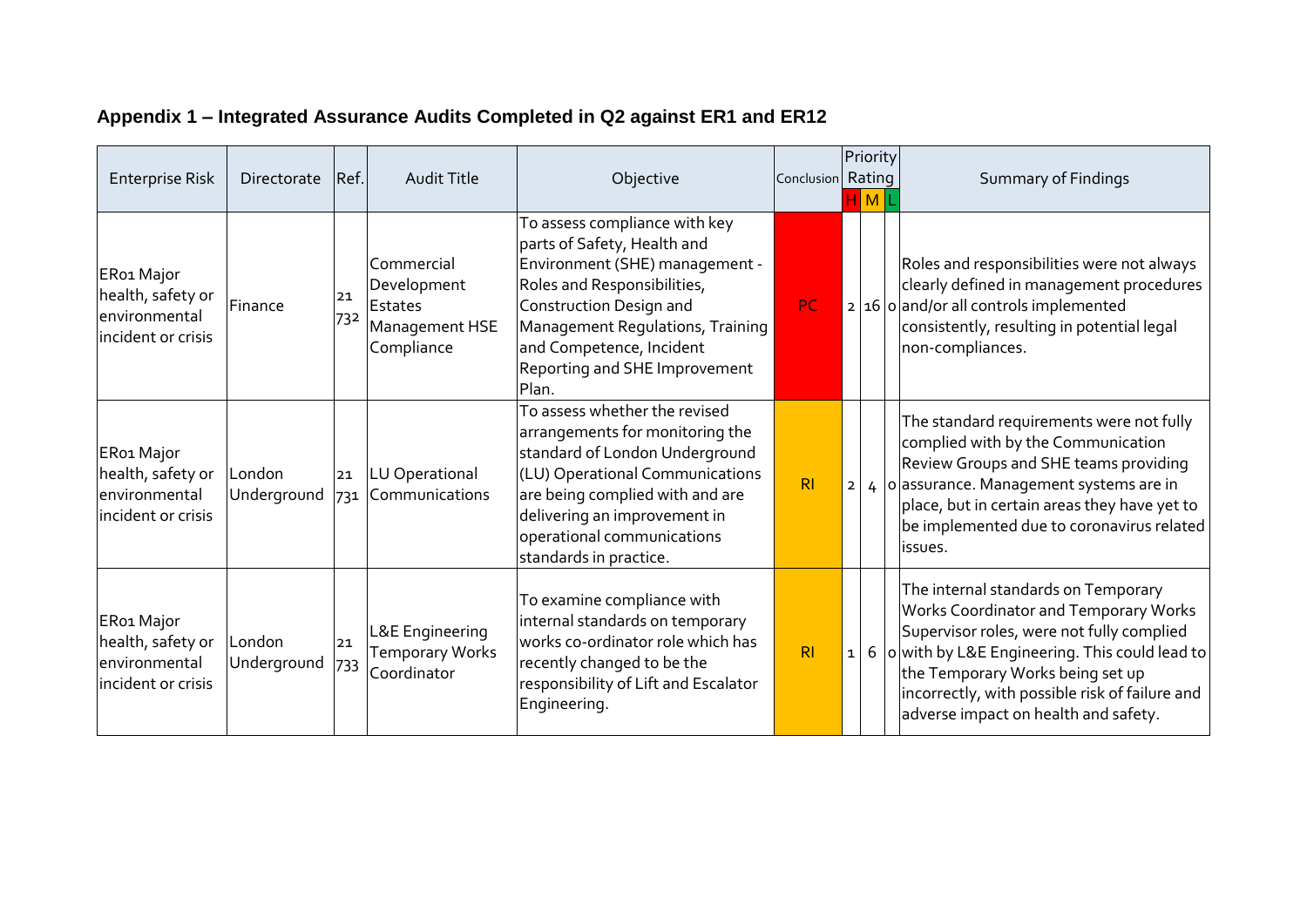| <b>Enterprise Risk</b>                                                 | Directorate                                                  | Ref.      | Audit Title                                                                                                                                   | Objective                                                                                                                                                        | Conclusion          |         | Priority<br>Rating<br>M | <b>Summary of Findings</b>                                                                                                                                                                                                                                                                                                                                                                        |
|------------------------------------------------------------------------|--------------------------------------------------------------|-----------|-----------------------------------------------------------------------------------------------------------------------------------------------|------------------------------------------------------------------------------------------------------------------------------------------------------------------|---------------------|---------|-------------------------|---------------------------------------------------------------------------------------------------------------------------------------------------------------------------------------------------------------------------------------------------------------------------------------------------------------------------------------------------------------------------------------------------|
| Ro1 Major health,<br>safety or<br>environmental<br>incident or crisis  | London<br>Underground                                        | 21<br>737 | LU Apprentice Unit                                                                                                                            | To assess management of the LU<br>Apprentice Unit with regards to<br>competence, safety and<br>safequarding.                                                     | <b>AC</b>           | $\circ$ |                         | Arrangements were found to be largely<br>$3 \vert 1 \vert$ well defined, managers and apprentices<br>well trained and records well maintained.                                                                                                                                                                                                                                                    |
| ER01 Major<br>health, safety or<br>environmental<br>incident or crisis | London<br>Underground                                        | 21        | Management of LU<br>station tenants fire<br>736 risk assessments<br>(FRA)                                                                     | To assess the level of compliance<br>with the Fire Regulatory Reform<br>Order (FRRO) risk assessment<br>requirement amongst LU station<br>tenants.               | <b>PC</b>           |         |                         | Compliance with the FRA requirements of<br>the FRRO 2005 and TfL procedures and<br>quidance could not be fully demonstrated.<br>The availability and quality of station<br>$2 \vert 10 \vert 0$ tenants' FRAs, and the inadequate<br>monitoring and assurance arrangements<br>meant LU is not sufficiently aware of the<br>risk from station tenants in order to<br>manage the overall fire risk. |
| ER01 Major<br>health, safety or<br>environmental<br>incident or crisis | London<br>Underground                                        | 21<br>749 | <b>LU</b> Track<br>Competence<br>Management                                                                                                   | To seek assurance that the Asset<br>Operations track teams are<br>demonstrably competent through<br>the application of a robust<br>Competence Management System. | R <sub>l</sub>      | $\circ$ |                         | Elements of R2631 Safety Critical Licensing<br>for Track Maintenance had not been fully<br>implemented. Some of the issues raised<br>$4 5 $ during the audit have been previously<br>identified and are planned to be resolved in<br>the revised version.                                                                                                                                         |
| ER01 Major<br>health, safety or<br>environmental<br>incident or crisis | Surface<br>Transport                                         | 21<br>740 | London Overground<br>L&E Inspections and<br>Assurance                                                                                         | To assess compliance against<br>legislation and internal standards.                                                                                              | <b>AC</b>           |         | $0 \mid 1 \mid 1$       | Adequately Controlled - Statutory<br>inspections of lifts and escalators were<br>planned and completed with defects<br>corrected.                                                                                                                                                                                                                                                                 |
| ER01 Major<br>health, safety or<br>environmental<br>incident or crisis | London<br>Underground<br><b>Network</b><br><b>Operations</b> | 701)      | Integrated systems<br>audits of:<br>Arnos Grove Area (21<br>District Line Service<br>Control (21 717)<br>Morden Area (21715)<br>Mile End Area | To provide assurance that key<br>requirements contained in the<br>Management System are being<br>met.                                                            | <b>Not</b><br>Rated |         |                         | See report text for trends reported to LU<br>Network Operations.                                                                                                                                                                                                                                                                                                                                  |